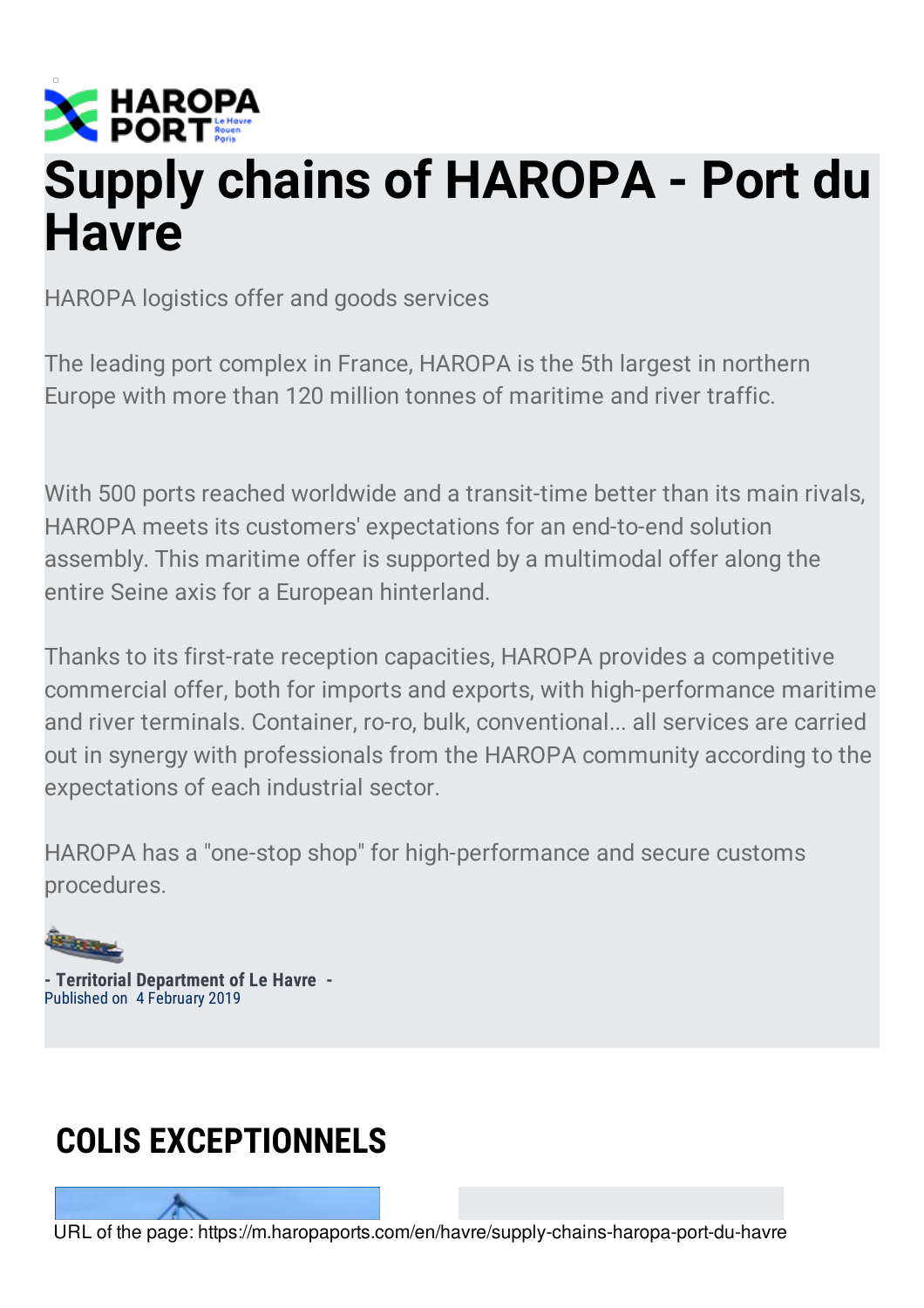

#### **MOTOR VEHICLES**

HAROPA PORT | LE HAVRE: THE PORT for the [import/export](https://m.haropaports.com/en/havre/motor-vehicles) of new and second-hand vehicles HAROPA PO...

#### **[EXCEPTIONAL](https://m.haropaports.com/en/havre/exceptional-packages) PACKAGES**

HAROPA specializes in exceptional loads, "oversized" parcels and industrial projects. With its r...

# **LOGISTICS AND [DISTRIBUTION](https://m.haropaports.com/en/havre/logistics-and-distribution)**

HAROPA PORT, a hub of logistics expertise, the solution to all your projects ...

# **[HISTORICAL](https://m.haropaports.com/en/havre/historical-know-how) KNOW-HOW**

HAROPA is the French leader and one of the European leaders in energy supply. Its facilities and...

#### **[CONSTRUCTION](https://m.haropaports.com/en/havre/construction-and-building-materials-solutions) AND BUILDING MATERIALS SOLUTIONS**

The construction and building sector accounts for 11% of French GDP and three national companies...

# **HAROPA PORT, A COMMITTED PLAYER SERVING A SECTOR WITH STRONG POTENTIAL**

# **REAL ESTATE & LAND**

The recycling and recovery of HAROPA PORT and its partner ports offer an attractive global land and real estate offer. ... URL of the page: [https://m.haropaports.c](https://m.haropaports.com/en/havre/haropa-port-committed-player-serving-sector-strong-potential)om/en/h[avre/supply-chains-haropa-port-du-havre](https://m.haropaports.com/en/havre/real-estate-land)